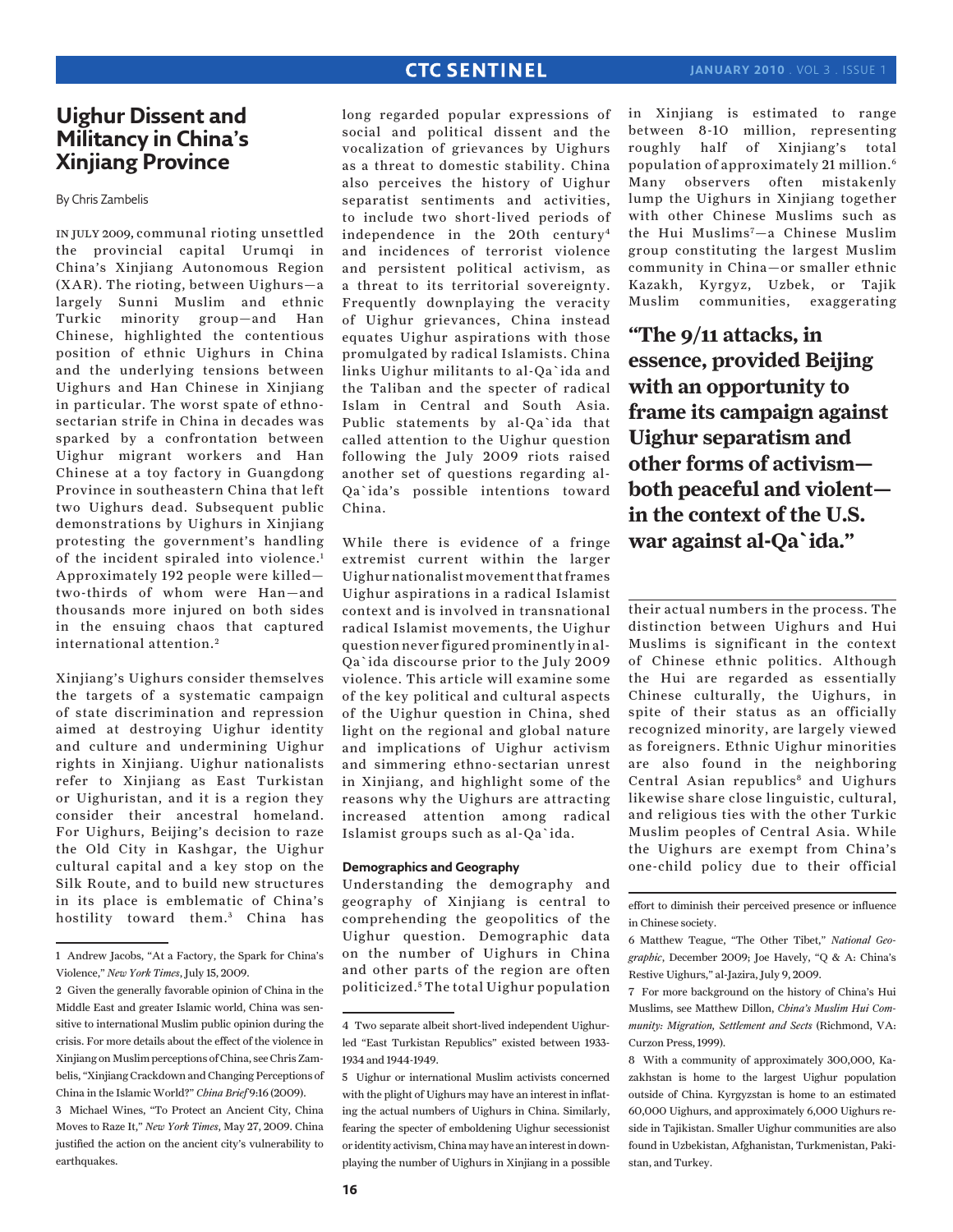minority status, China's aggressive efforts to encourage the migration of Han Chinese to Xinjiang under the auspices of its "Go West" campaign to offset the Uighur population reflects the true nature of Beijing's concerns about the demographic composition of the province.<sup>9</sup>

Representing its largest political region, China's Xinjiang Province is located in the northwestern part of the country and shares frontiers with Kazakhstan, Kyrgyzstan, Tajikistan, Mongolia, Russia, India, Pakistan, and Afghanistan. China's concerns about instability in Xinjiang stemming from Uighur nationalism are compounded due to the region's vital strategic significance: Xinjiang is rich in natural resources, boasting the highest concentrations of natural gas and oil reserves in China,10 as well as extensive coal, mineral, and water resources. Pipelines originating in neighboring Central Asian republics also traverse Xinjiang transporting natural gas to Chinese consumers. Since Xinjiang shares a border with Afghanistan and Pakistan, Beijing worries about the spread of al-Qa`ida- and Taliban-style influence in the province, especially amid the war in Afghanistan and mounting instability in Pakistan. Other threats, such as opium and heroin trafficking, already a serious problem in the region, are also a major concern for Beijing.<sup>11</sup>

#### **Political Activism and Militancy**

Uighur rights advocates in the diaspora who engage in peaceful political opposition to what they often describe as the "Chinese occupation of East Turkistan" are politically savvy, organized, and can often count on allies in diplomatic, human rights, and religious circles.12 One such group, run by exiled Uighur activists, is the World Uighur

Congress (WUC) led by Rebia Kadeer, a native of Xinjiang living in self-exile in the United States.<sup>13</sup> Beijing is concerned that foreign powers such as the United States will use the Uighur issue as a political lever over China.14 Beijing's opposition to the WUC is such that it accused the group of masterminding the July 2009 violence.<sup>15</sup> Despite a lack of evidence, China considers the WUC to be a terrorist organization, an accusation likely meant to tarnish the group's reputation globally.

Since the 1990s, Beijing has implicated a number of Uighur organizations in terrorism, including bombings, arson attacks, assassinations, and abductions in Xinjiang and other parts of China.16 The ideological impetus for Uighur militancy, however, is a point of contention. China often ascribes all manifestations of Uighur militancy to violent Islamism. The 9/11 attacks, in essence, provided Beijing with an opportunity to frame its campaign against Uighur separatism and other forms of activism—both peaceful and violent—in the context of the U.S. war against al-Qa`ida.17 This approach afforded China a greater license to crack down on all forms of Uighur dissent.

In reality, Uighur militancy does not comprise a monolith—let alone a radical Islamist monolith—characterized by Beijing.18 While acknowledging evidence of individual Uighur participation in

radical Islamist movements outside of China, many observers attribute acts of Uighur militancy to nationalist resistance or civil unrest.19 Uighurs have traveled to Afghanistan and Pakistan and joined the Taliban and other radical Islamist militant groups operating in Central and South Asia in the 1990s. <sup>20</sup> Yet, many Uighur nationalists fled the province for Afghanistan (as well as Pakistan and other countries) to evade Chinese authorities; others may have intended to travel westward to gain political asylum. 21 Overall, the radical Islamist strain of Uighur militancy constitutes a fringe among Uighur militants, not the dominant trend claimed by Beijing.

China's accusations regarding the East Turkistan Islamic Movement (ETIM),<sup>22</sup> an obscure Uighur organization linked to violence and terrorism, provide insight into its approach to the larger Uighur question. Beijing accuses the ETIM of executing more than 200 terrorist attacks over the years.<sup>23</sup> Beijing also accuses the ETIM of having received financial and material support from al-Qa'ida and the Taliban $24$  and of maintaining links with the Islamic Movement of Uzbekistan (IMU),<sup>25</sup> an al-Qa`ida-linked group with a presence in Afghanistan, Pakistan and across Central Asia. 26 ETIM is also implicated in plots against Chinese interests and other targets outside of China, such as an alleged plot to attack embassies—

20 Ahmed Rashid, *Jihad: The Rise of Militant Islam in Central Asia* (New Haven, CT: Yale University Press, 2002), p. 204; Ahmed Rashid, *Taliban* (New Haven, CT: Yale University Press, 2001), p. 128.

22 The East Turkistan Islamic Movement is also often referred to as the East Turkistan Islamic Party (ETIP). 23 Millward.

24 "Uighur Group 'Linked to al-Qaeda,'" al-Jazira, March 9, 2007.

26 Bahukutumbi Raman, "Strange Bedfellows: China's Problems in Xinjiang are Forcing it to Reach out to India. But Does India Care?" *Foreign Policy*, August 31, 2009.

<sup>9</sup> Henryk Szadziewski, "How the West was Won: China's Expansion into Central Asia," *Caucasian Review of International Affairs* 3:2 (2009): pp. 210-218.

<sup>10 &</sup>quot;Xinjiang's Oil and Gas Equivalent Ranks First in China," *People's Daily Online*, July 11, 2008.

<sup>11</sup> Lei Xiaoxun and Zhu Zhe, "Xinjiang Targets Drug Trafficking," *China Daily*, March 10, 2009.

<sup>12</sup> Much to China's chagrin, the Dalai Lama also supports Uighur rights and maintains ties to the WUC, often likening the Uighur question to the situation in Tibet. See Laura MacInnis, "Uighur Unrest Shows China's Failures – Dalai Lama," Reuters, August 6, 2009.

<sup>13</sup> For more details about the World Uighur Congress (WUC) and its numerous affiliates, see the official website of the WUC at www.uyghurcongress.org.

<sup>14 &</sup>quot;'East Turkistan' Forces Seriously Disrupt Xinjiang's Development Progress: White Paper," Xinhua News Agency, September 21, 2009. Also see "White Paper on Development and Progress in Xinjiang," Information Office of the State Council of the People's Republic of China, September 21, 2009.

<sup>15 &</sup>quot;Anti-Terror Expert: World Uyghur Congress behind Xinjiang Violence," Xinhua News Agency, July 7, 2009. 16 James Millward, "Violent Separatism in Xinjiang: A Critical Assessment," East-West Center, Policy Studies 6, 2004.

<sup>17</sup> Sean Roberts, "Ethnic Clashes in China: Uighurs vs. Han Chinese," *Washington Post*, July 8, 2009. Also see Yitzhak Shichor, "Fact and Fiction: A Chinese Documentary on Eastern Turkestan Terrorism," *China and Eurasia Forum Quarterly* 4:2 (2006): pp. 89-108.

<sup>18</sup> Elizabeth Van Wie Davis, "Uyghur Muslim Ethnic Separatism in Xinjiang, China," Asia-Pacific Center for Security Studies, 2008.

<sup>19</sup> Sean R. Roberts, Ph.D., testimony before the U.S. House Committee on Foreign Affairs, Subcommittee on International Organizations, Human Rights, and Oversight, June 16, 2009. Also see Dru Gladney, Ph.D., testimony before the U.S. House Committee on Foreign Affairs, Subcommittee on International Organizations, Human Rights, and Oversight, June 16, 2009.

<sup>21</sup> Roberts, June 16, 2009.

<sup>25</sup> The Islamic Movement of Uzbekistan, in an effort to showcase its wider, regional focus, now refers to itself as the Islamic Movement of Turkistan (IMT).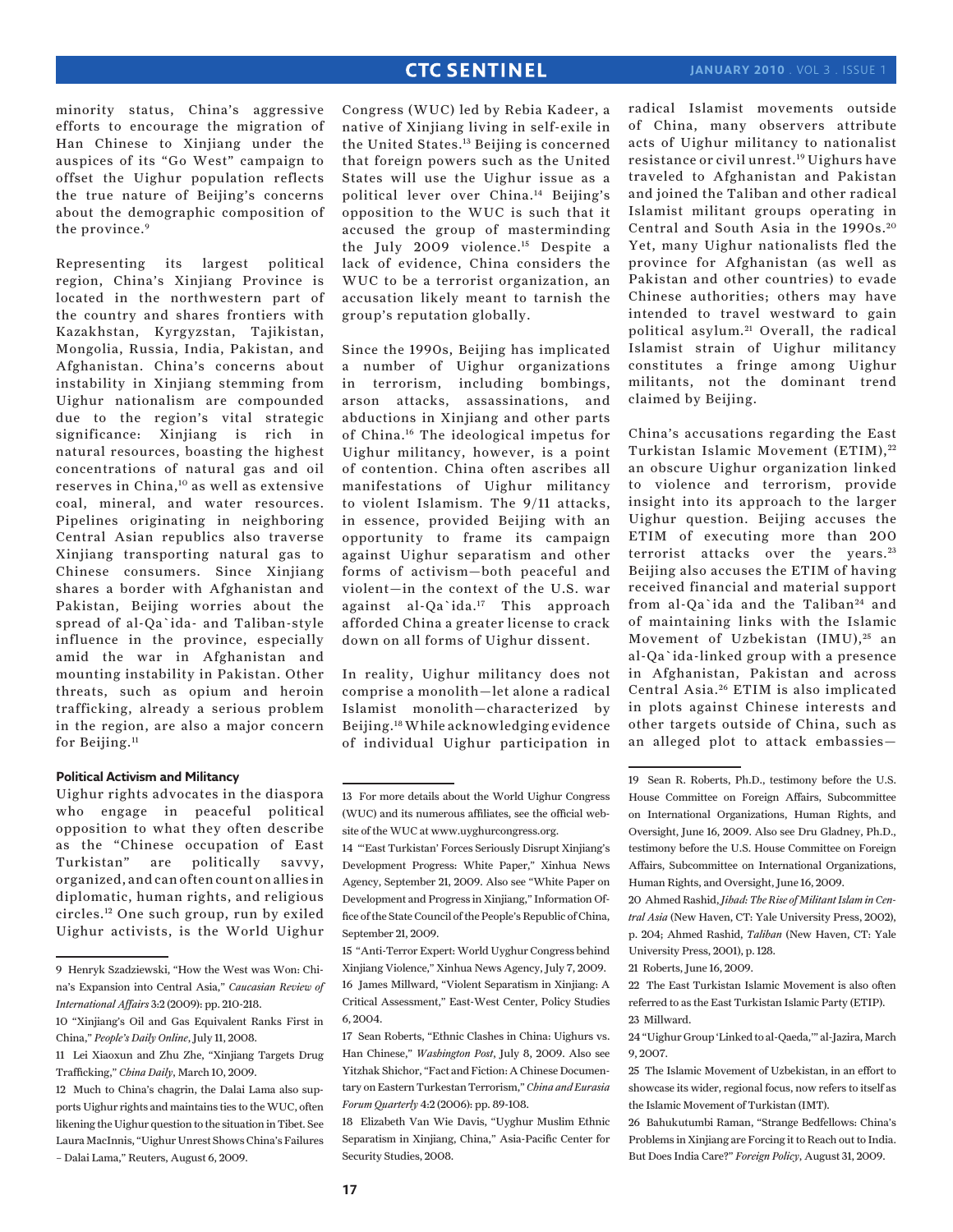including the U.S. Embassy<sup>27</sup>-and other targets in the Kyrgyz capital Bishkek, 28 as well as another plot to abduct Chinese diplomats in Pakistan in 2006. 29 The United States designated the ETIM a terrorist organization in 2002, a controversial move in light of reports that the U.S. decision was based solely on Chinese information.<sup>30</sup> The group's late leader, Hasan Mahsum, who was killed by Pakistani forces at

# **"The July 2009 violence in Xinjiang, however, prompted al-Qa`ida to issue its first direct threat against China."**

a suspected al-Qa`ida hideout in South Waziristan in 2003, 31 denied that ETIM maintained any links to al-Qa`ida or the Taliban and said that the group had no intention of targeting the United States. 32 Details surrounding Mahsum's presence in Pakistan are unclear. In spite of his denials of ETIM links to al-Qa`ida or the Taliban, it is conceivable that Mahsum may have eventually joined ranks with militants.

The veracity of China's claims tying ETIM to al-Qa`ida has come under scrutiny. Although China claims the ETIM has extensive reach and capabilities, little is actually known about the group. Moreover, ETIM may be comprised of Uighur nationalists who fled Xinjiang for Afghanistan in the 1990s to plot against China and not, as Beijing asserts, to join forces with al-Qa`ida. 33 While acknowledging its

separatist agenda, many observers argue that China exaggerates the perceived threat of ETIM by conflating all acts of violence that may occur spontaneously or by the hands of other Uighur groups to ETIM to justify further repression of Uighur political dissent in Xinjiang. <sup>34</sup> Since Mahsum's death in 2003, the very existence of ETIM has also come into question due to the lack of credible information about the group that does not originate from Beijing.<sup>35</sup> The controversy surrounding the Uighurs held at Guantanamo Bay who China accuses of membership in ETIM also raises questions about China's previous claims about the group.<sup>36</sup> The men, who resided in a camp in Afghanistan for Uighur nationalists who had fled Xinjiang, were detained by U.S. forces as enemy combatants. In spite of Chinese protests, the men were exonerated by U.S. authorities, with a number of them subsequently resettled in Albania, Bermuda, and Palau due to U.S. fears that they would be mistreated in China. Seven Uighurs remain in custody at Guantanamo Bay. <sup>37</sup>

Separate from the ETIM, in July 2008 China was threatened by another obscure Uighur militant group, the Turkistan Islamic Party (TIP). The group released a videotaped statement titled "Our Blessed Jihad in Yunnan" in the Uighur language by "Commander Seyfullah." The statement claimed responsibility for a series of terrorist attacks, including a string of bus bombings in Xinjiang, the southern province of Yunnan, Shanghai, and elsewhere.<sup>38</sup> The video also contained a threat to stage attacks during the summer 2008 Olympics in Beijing: "The Turkistan Islamic Party warns China one more time…Our aim is to target the most critical points related to the Olympics. We will try to attack Chinese central cities severely

using the tactics that have never been employed." 39 What sets TIP apart from other Uighur militant groups is its radical Islamist discourse reminiscent of al-Qa`ida-inspired extremists.40 Little is known about the TIP. Despite a lack of concrete evidence, TIP is sometimes referred to as an affiliate or offshoot of ETIM or even ETIM operating under a different label, while others believe that it is tied to other Central Asia-based militants who are themselves tied to al-Qa`ida, including the IMU. Uighur activists have charged that Beijing may be behind the creation of the TIP in an effort to justify further crackdowns against Uighur activists in Xinjiang.41

#### **Al-Qa`ida Singles Out China**

A key feature of al-Qa`ida's platform is its determination to speak on behalf of besieged Muslims across the globe. Compared to al-Qa`ida's emphasis on the suffering of the Palestinians and the overall negative impact on Muslims of U.S. foreign policy in the Middle East, the plight of Uighurs in China has received only scant attention over

# **"It is also unclear if al-Qa`ida has the resources required, namely capable networks operating on Chinese soil, to strike inside China."**

the years. The July 2009 violence in Xinjiang, however, prompted al-Qa`ida to issue its first direct threat against China. Al-Qa`ida's Algerian-based North African affiliate, al-Qa`ida in the Islamic Maghreb (AQIM), reportedly announced their intent to exact revenge against China and Chinese interests, including the approximately 50,000

41 Roberts, June 16, 2009.

<sup>27</sup> Philip P. Pan, "U.S. Warns of Plot by Group in W. China," *Washington Post*, August 29, 2002.

<sup>28</sup> Millward.

<sup>29 &</sup>quot;Editorial: Uighur Terrorist in Pakistan," *Daily Times,* June 27, 2006.

<sup>30</sup> Shaun Tandon, "US Lawmakers Seek Review of Uighur 'Terror' Label," Agence France-Presse, June 16, 2009.

<sup>31 &</sup>quot;Military Confirms Killing Chinese 'Terrorist,'" *Dawn*, December 24, 2003.

<sup>32</sup> Mahsum's denial of links to al-Qa`ida or the Taliban is significant considering that allies or affiliates of al-Qa`ida typically boast of their associations with the group. See Roberts, June 16, 2009. 33 Ibid.

<sup>34</sup> In addition to ETIM, China implicates a host of obscure Uighur nationalist groups in violence, including the East Turkistan Liberation Organization (ETLO), United Revolutionary Front of East Turkistan (URFET), and the Uighur Liberation Organization (ULO).

<sup>35</sup> Roberts, June 16, 2009. 36 Tandon.

<sup>37 &</sup>quot;Guantanamo Uighurs Sent to Palau," BBC, October 31, 2009.

<sup>38</sup> Tania Branigan, "China Plays Down Terror Link as Bus Explodes," *Guardian*, July 28, 2008; Deborah Charles, "Group Threatens Olympics Attack, Claims Bombed Buses," Reuters, July 26, 2008.

<sup>39</sup> Charles.

<sup>40</sup> One interesting aspect of TIP is its presence on the internet, namely its release of Arabic-language publications typical of al-Qa`ida and its affiliates. For more details, see Murad Batal al-Shishani, "Journal of the Turkistan Islamic Party Urges Jihad in China," *Terrorism Monitor* 7:9 (2009). In a related point, since the July 2009 riots, the Uighur question tends to receive more attention on Arabic-language radical Islamist websites and chat room forums.